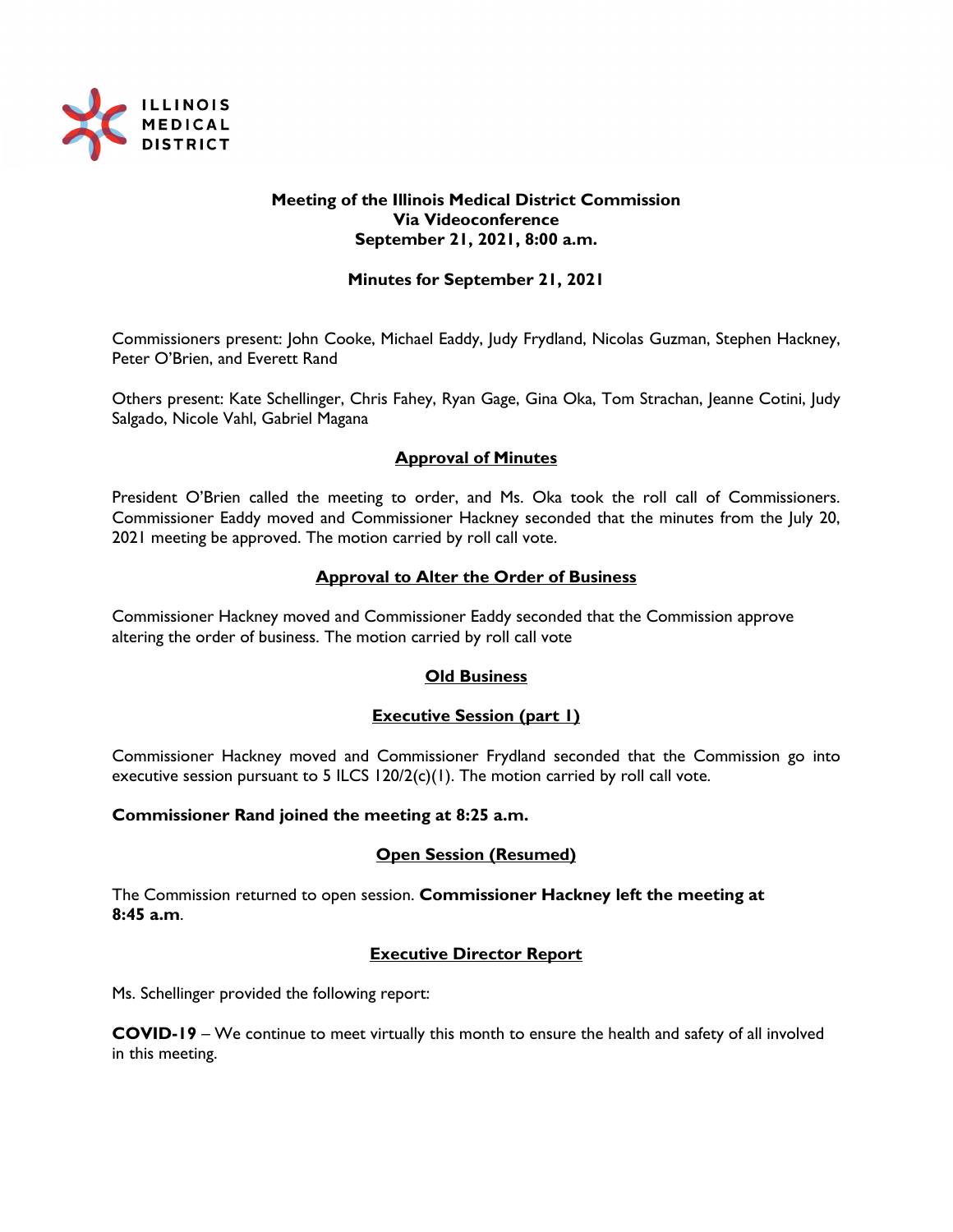

Page **2** of **3**

**RFP for Real Estate Professional Services** - An RFP was posted to the IMD website on August 31st for real estate professional services. The pre-proposal conference is scheduled for September 24th. Responses are due November 5th.

**PD30 Amendment** - The amendment to the Planned Development 30 ordinance (PD30) was presented at the Chicago Plan Commission and approved. It will move on to the Committee on Zoning in October. Ms. Schellinger addressed the Commission's questions.

**Job and Resource Fair** - In collaboration with Alderman Burnett's office, the IMD hosted a job and resource fair on August 19th. Cook County Health offered COVID-19 vaccinations.

**Leasing Updates** - The Chicago Lighthouse signed a 3-year lease for a parking lot located at 13<sup>th</sup> Street and Leavitt. Healthcare Plus relocated to another IMD-owned facility through April 2025, which allowed them to increase their space. DispatchHealth will be opening their first Chicago office located on Harrison Street.

# **Financial Report**

Mr. Strachan provided a financial report and noted the following:

- Cash equivalent down compared to last year due to VA build-out
- Accounts receivable down due to Vertiport payment
- Revenue is lower than last year due to Great Point leaving in 2020 and paying out their lease, which increased revenue for 2020
- Operating expenses and loss are like previous year
- Payables are down

Mr. Strachan addressed the Commission's questions.

# **Old Business (cont'd)**

**General Capital** – Ms. Oka summarized the resolution approving the ratification of the ground lease amendment. Commissioner Eaddy moved that the resolution be approved, Commissioner Rand seconded, and the resolution was approved by roll call vote.

#### **Executive Session (part 2)**

Commissioner Guzman moved and Commissioner Frydland seconded that the Commission go into executive session pursuant to 5 ILCS 120/2 (c)(11). The motion carried by roll call vote.

# **Open Session (Resumed)**

The Commission returned to open session.

Ms. Oka reminded the commissioners of mandatory training to be completed by October 5<sup>th</sup>.